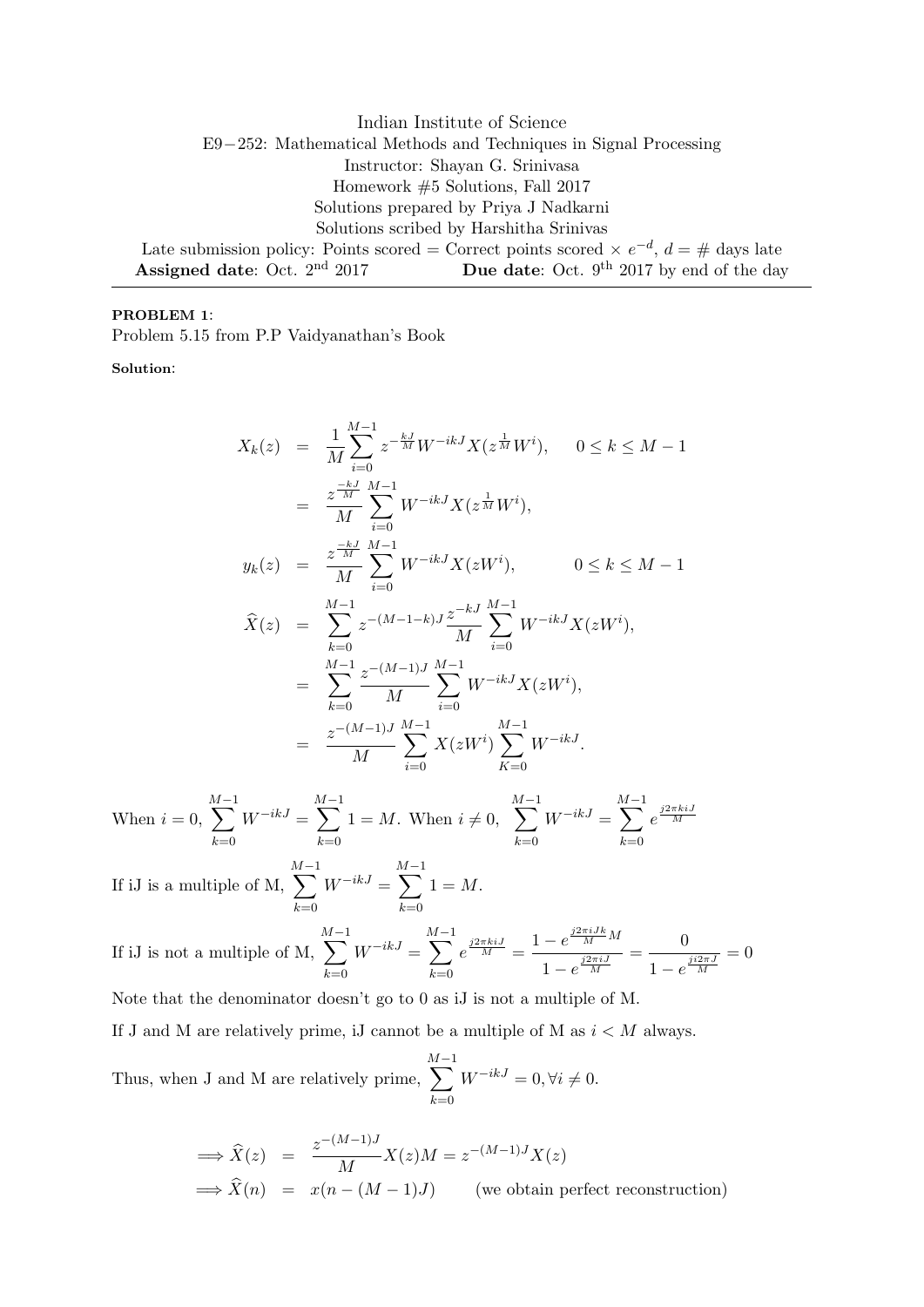If J and M are not relatively prime, then let  $g = \gcd(M, J)$ 

Choose  $i = \frac{M}{\gcd(\Lambda)}$  $\frac{M}{\gcd(M,J)}$ . Observe  $i < M$ . Thus,  $iJ = \frac{M}{\gcd(M)}$  $\frac{M}{\gcd(M,J)}\left(\frac{J}{\gcd(l)}\right)$  $\frac{J}{\text{gcd}(M,J)}\text{gcd}(M,J)\Big) = M\frac{J}{\text{gcd}(M,J)}.$ This is a multiple of M as  $\frac{J}{\gcd(M,J)} \in \mathbb{N}$ 

∴  $\hat{X}(z)$  has at least one more term other than  $\frac{z^{-(M-1)J}}{M}X(z)M$ , that is,

$$
\widehat{X}(z) = z^{-(M-1)J} X(z) + z^{-(M-1)J} X(zW^{\frac{M}{\gcd(M,J)}}) + \text{other terms}
$$

Thus,  $\hat{X}(z)$  has aliasing components and hence perfect reconstruction cannot be obtained as  $\hat{x}(n)$  would not be a scaled and time shifted version of  $x(n)$ .

Thus, perfect reconstruction is achieved iff M and J are relatively prime.

## PROBLEM 2:

Problem 5.18 from P.P Vaidyanathan's Book

## Solution:

Now, as the choice of filters are such that there is perfect reconstruction, thus,

$$
\frac{1}{M} \sum_{k=0}^{M-1} H_k(zW^g) F_k(z) = 0, \quad 1 \le g \le M - 1 \text{ (no aliasing)}
$$
  
and 
$$
\frac{1}{M} \sum_{k=0}^{M-1} H_k(z) F_k(z) = cz^{-n_0} \text{ (PR property)}
$$

If we replace  $F_k(z)$  by  $F_k(zW^l)$  then,

 $\widehat{X}_1(z) = \frac{1}{M} \sum_{g=0}^{M-1} X(zW^g) \sum_{k=0}^{M-1} H_k(zW^g) F_k(zW)$ Let us define  $G_i(z) = \frac{1}{M} \sum_{k=0}^{M-1} H_k(zW^i) F_k(z)$ ,  $0 \le i \le M - 1$ If  $l = 0$ , then there is no change  $\Rightarrow \hat{X}_1(n) = \hat{X}(n) = c_x(n - n_0) \Rightarrow$  Perfect reconstruction. If  $l \neq 0$ , then for  $1 \leq l \leq M-1$ 

$$
\frac{1}{M} \sum_{k=0}^{M-1} H_k(z) F_k(zW^l) = G_{m-1}(zW^l) = 0 \text{ as } l \neq M \text{ and } l \neq 0
$$

For  $1 \leq q \leq M-1$ ,

$$
\frac{1}{M} \sum_{k=0}^{M-1} H_k(zW^g) F_k(zW^l) = G_{(M-l+g) \mod M}(zW^l) = \begin{cases} 0 & M-l+g \mod M \neq 0\\ cz^{-2n_0} & M-l+g \mod M = 0 \end{cases}
$$

the condition  $M - l + g \mod M = 0$  is satisfied if g=l. therefore  $\widehat{X}_1(z) = x(zW)c(zW^l)^{-n_0}$ 

$$
\implies \widehat{X}_1(n) = ce^{\frac{j2\pi ln}{M}x(n-n_0)}
$$

as the system doesn't satisfy the perfect reconstruction property, we cannot recover  $x(n)$ .

## PROBLEM 3:

Problem 5.33 from P.P Vaidyanathan's Book

Solution: Suppose the system has PR property, then